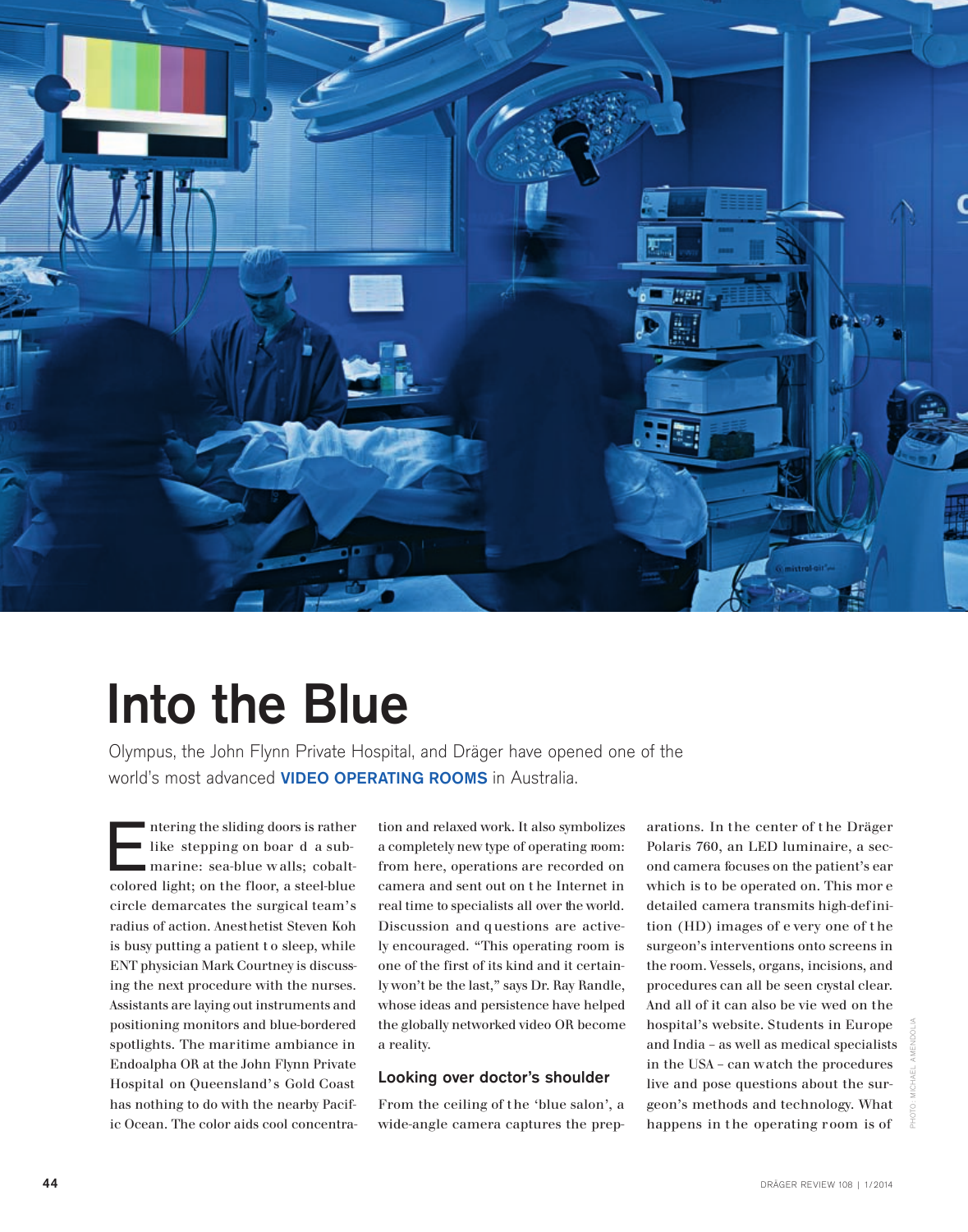

course not for everybody. It does allow a specialist in Germany to watch the Australian surgeon perform a complex joint reconstruction, and it does allow a Chinese student to learn more about a urological operation which is not yet well known at his university. But you may not look over the doctor's shoulder without authorization. To protect patients' privacy, there are complex security barriers which allow only registered users to view the online broadcasts.

Orthopedic surgeon Randle normally makes between 12 and 15 international trips each year – especially to the USA, Germany, and Asia – to share his work with colleagues and students. They are interested especially in 'Randle's Knee', the Australian physician's special prosthetic operative technique which is as dif ficult as it is successful in achieving swift healing results. Little wonder that others wish to learn from him. "But all the travelling I do costs time and energy – and it can also have drawbacks," explains Randle, while behind him the OR is pr epared for a new patient. For organizational reasons, he and his team are working today in the neighboring operating room. Ten new knee joints are on the agenda. An average Friday's work.

## Third camera on the forehead?

Meanwhile, in the blue operating room opposite, Dr. Courtney acquaints himself with the new technology. "It always takes a little while for a team to accustom itself to a new setting," he says, adding in jest: "We ENT doctors could almost do with a third camera on our foreheads, since we mov e our heads less than orthopedists while we work, and we sometimes bend closely over our patients. Unfortunately that means we can easily block the camera's view."

During the next patient, tw o special monitors show Courtney and his opposite assistant, Stephanie Gant, exactly how the endoscopic operation on the nasal septum is pr oceeding. During this procedure the lights in the operating room are dimmed to blue and the screens become the surgeon's second pair of eyes. For orthopedists and internal medicine specialists, the detailed camera integrated into the OR luminaire is especially useful. A r eplaceable, sterile casing protects the objective which focuses automatically onto the area of the body being treated.

"We often invite doctors for training: Australians, of course, but also colleagues from other continents," says Randle. "Educational trips of this kind are naturally expensive, and then there are the difficulties of visas and sc heduling. Our online broadcasting technology allows us to reach a lot more people," >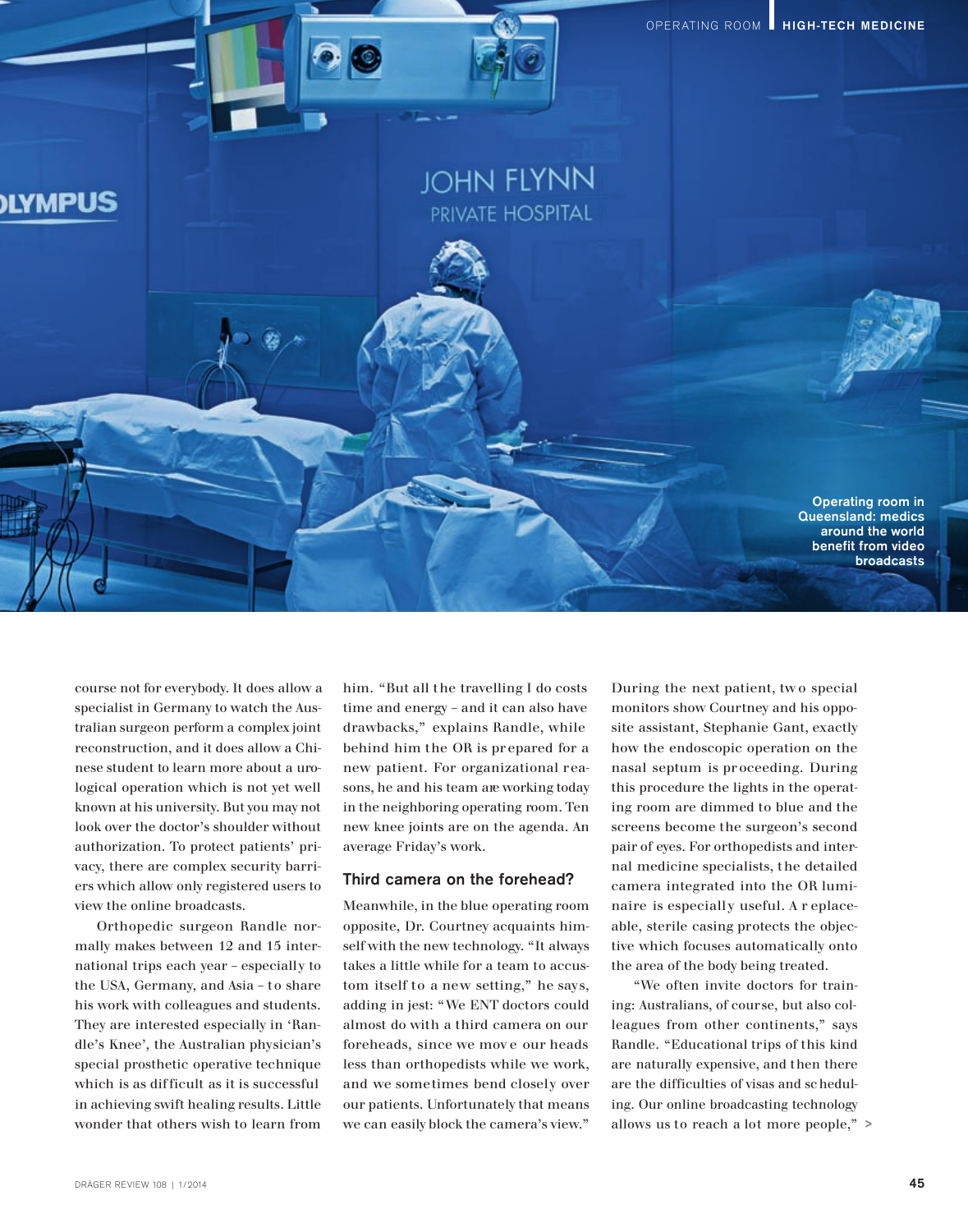## Organs and vessels are shown in detail on the HD display

he says, and explains ano ther benefit: > "Before now, a doctor might have been able to observe one or two operations during a visit. But now t here is a timetable online which allows doctors to study an operation as often as they want, at times that suit them. The heightened learning experience gained by watching something repeatedly represents an enormous step forward." It also allows difficult situations to be discussed directly if the operation is live. As well as the cameras, there are microphones connected up. "I'm used to explaining what I'm doing while I w ork, and why I'm doing it t hat way," says Ray Randle. "It doesn't bother me if people ask questions while I'm busy."

ask questions while I'm bnay; the contract in the given and relative and relative and reduced and the eyes are a special to the special special within the connection of the given special and the special special with the s When the first patient was operated on in Operating Theatr e 1 (OT 1) two years ago, it was the fulfillment of five years of hopeful thinking on the part of the orthopedist. "The first crucial thing was the top-quality of the HD images. Partially focused shots would not have been any use to anybody for this purpose." Next of all the finances had to be secured. After that there was logistical mountain to climb: hospital reality, architecture, new technology, and modern design all had to be brought into alignment. Dräger Australia had to work for two years with Olympus system integration experts and Ramsay Health, which operates the John Flynn Private Hospital, to come up with optimum solutions for the project. "The result met our expectations at first, then it exceeded them," says John Cotroneo, who manages Dräger's infrastructural department in Australia. He shows us a photo of the room before it was converted: a kind



Dr. Ray Randle is the father of the video operating room and also a talented teacher



ENT specialist Dr. Mark Courtney focus es all of his senses on the procedure

of storage room with neon lights and a problematic ceiling, hardly recognizable now that it has become a blue, high-tech operating room. Cotroneo is also very satisfied with the way the rest of the pilot project went: "We have since installed other Polaris systems in the John Flynn Private Hospital, equipped several new gastroenterological and endoscopic operating rooms, and furnished other operating rooms in other hospitals as well."

## Relaxed eyes see more

Four months after the first operation in John Flynn's new operating room, the teams had accustomed themselves to the peculiarities of the blue operating room. "We had to wean ourselves from kicking open the doors," laughs anesthetic nurse Joanne Death. For hygienic reasons, doors in hospitals are often opened using only the foot, but the modern sliding doors here are not like that. They slide silently aside at the press of a button and close automatically after a delay. But to allow the former foot method to be used if needs be, r ubber pads with sensors beneath them have been attached next to the doors.

The blue color creates the ideal contrast for the cameras, and it also has a calming effect and relaxes the eyes, which is especially useful in the concentrated atmosphere of an operating room. For anesthetists, however, it means concentrating harder: veins and the skincolor of the patient are harder to make out in blue sur roundings. "The monitors do of course provide us with exact details of heart rate, blood pressure, and the patient's state. But my observations provide additional information," says anesthetic nurse Joanne Death.

"That is why we don 't always turn on the blue light," says Ray Randle. But even when he switches to the white Polaris lights, the blue glass walls reflect a cool brilliance. The screens stand out from their dark-blue surroundings. Viewers around the world can study the OR arrangement through the wide-angle camera, whether the light is blue or white, although they are more likely to remained glued to the detailed camera, which shows the bodily parts being treat